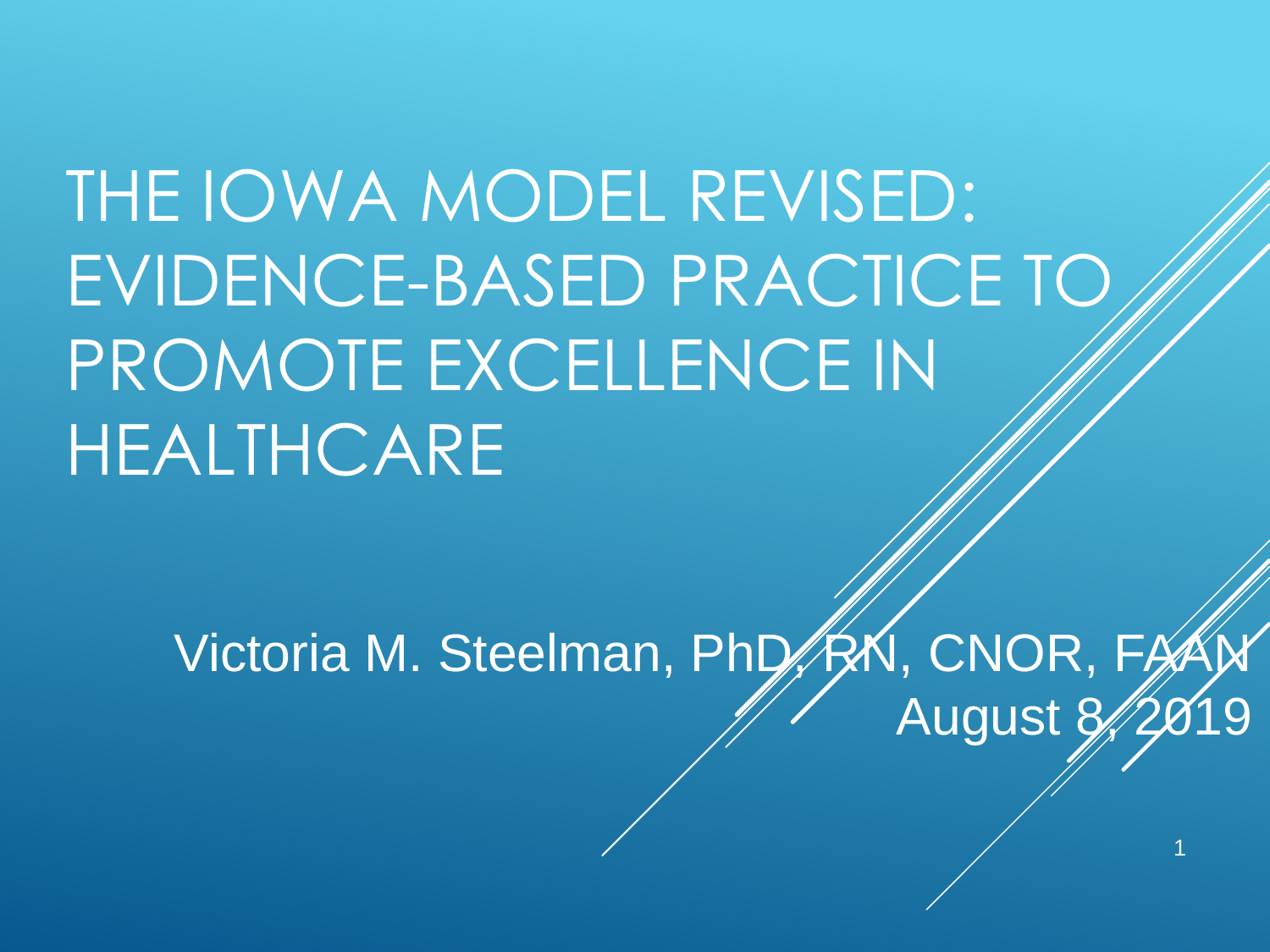# THE UNIVERSITY OF IOWA



~33,000 students. 4540 International students.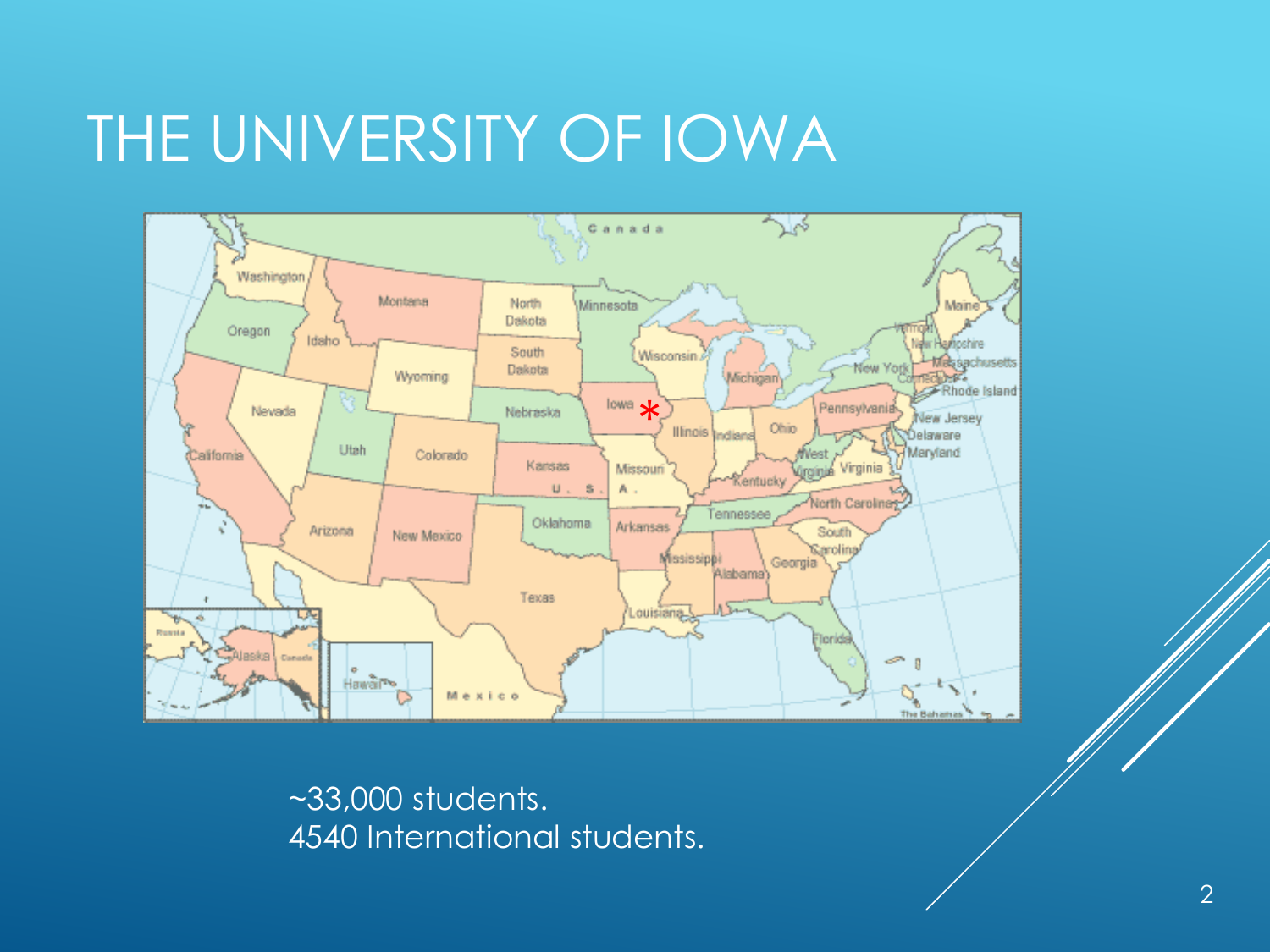# THE UNIVERSITY OF IOWA



# A major research university with a heart.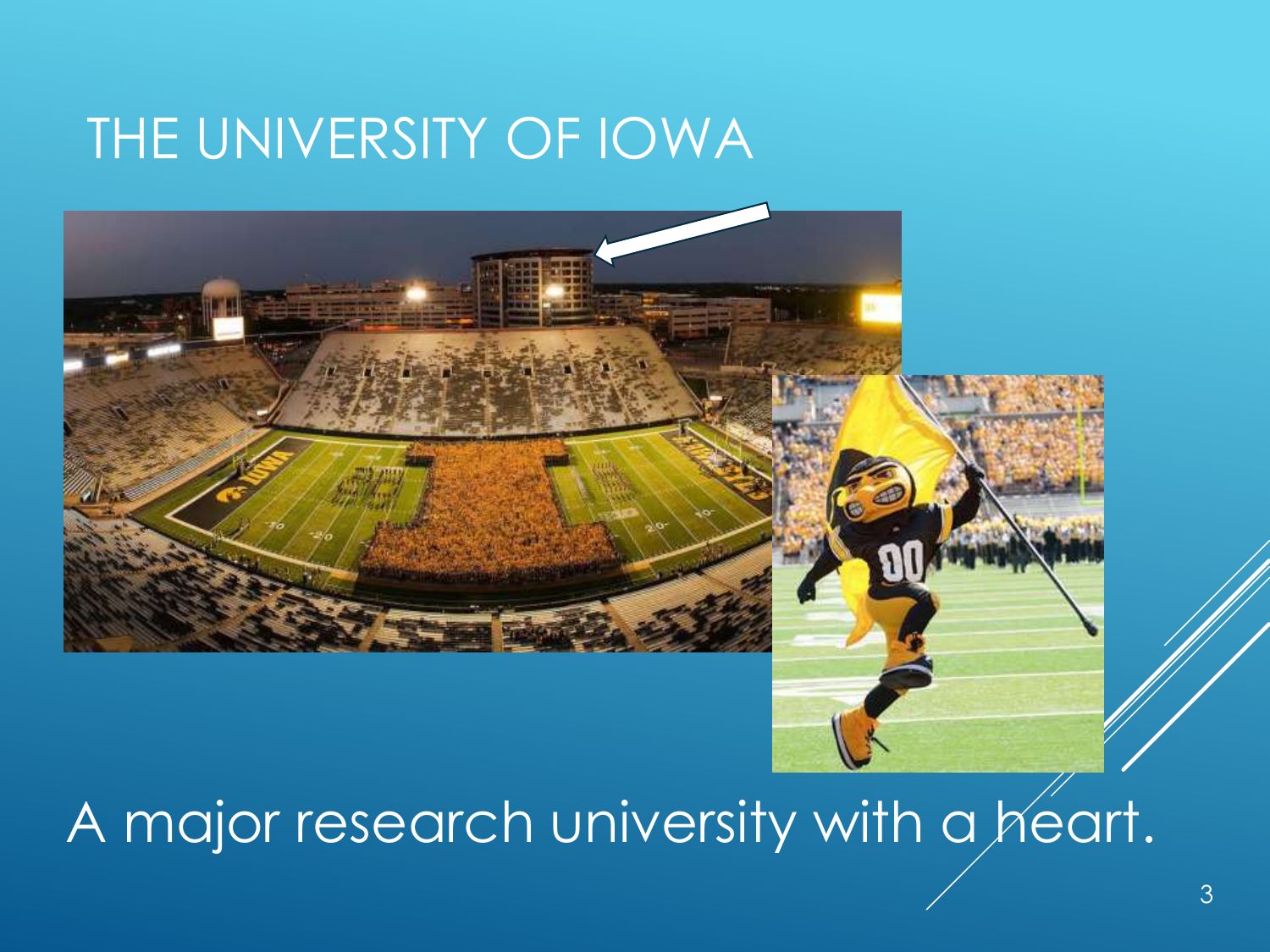### **OBJECTIVES**

Describe the development of the Iowa Model

 $\blacktriangleright$  Identify the steps of the Iowa Model Revised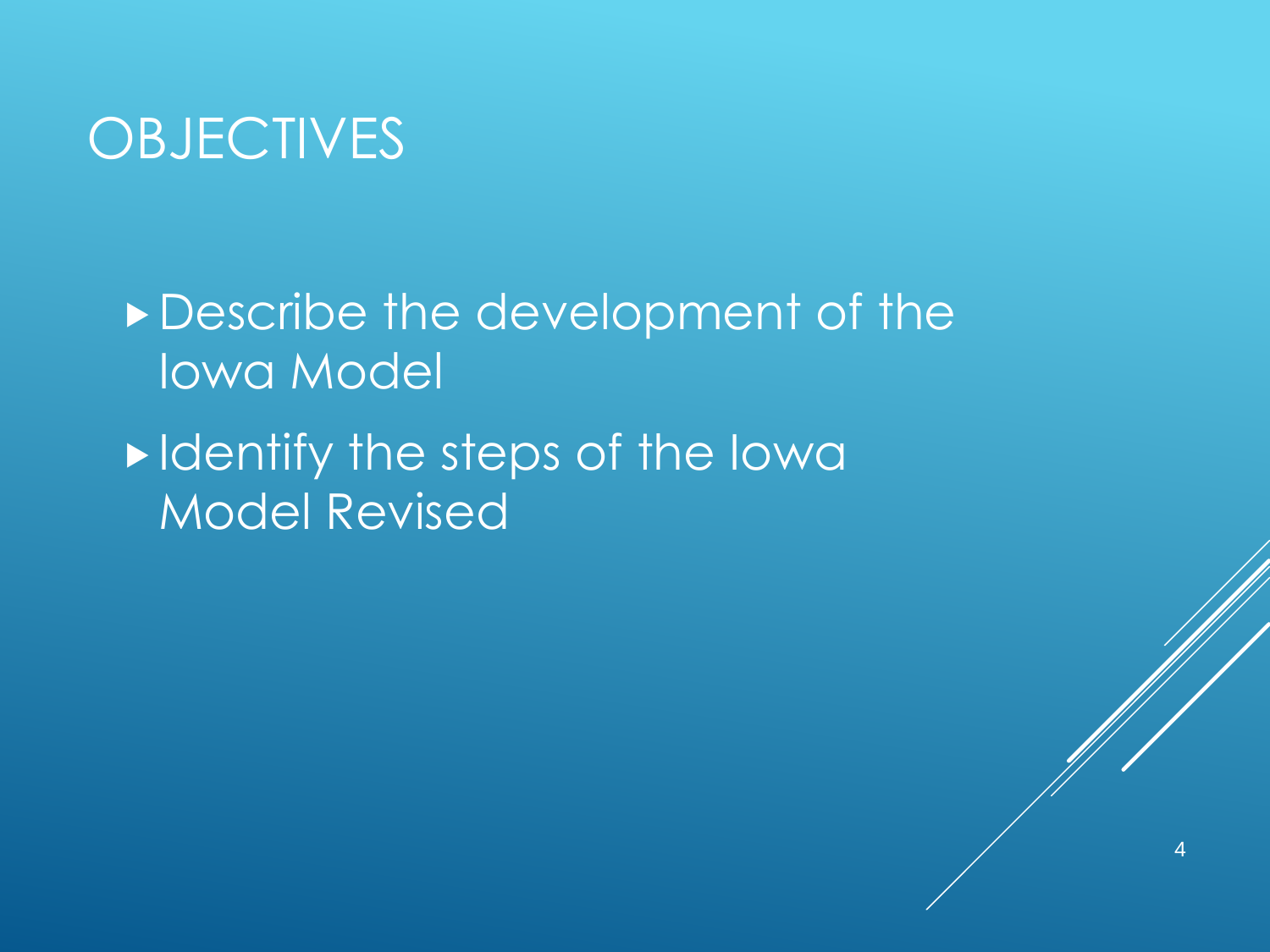# BLOOD LETTING



5 "BloodlettingPhoto" by BurnsArchiveThis photo is from the collection of the Burns Archive. Requested attribution: The Burns Archive - Burns Archive via Newsweek, 2.4.2011.. Licensed under Public Domain via Wikimedia Commons http://commons.wikimedia.org/wiki/File:BloodlettingPhoto.jpg#/media/File:BloodlettingPhoto.jpg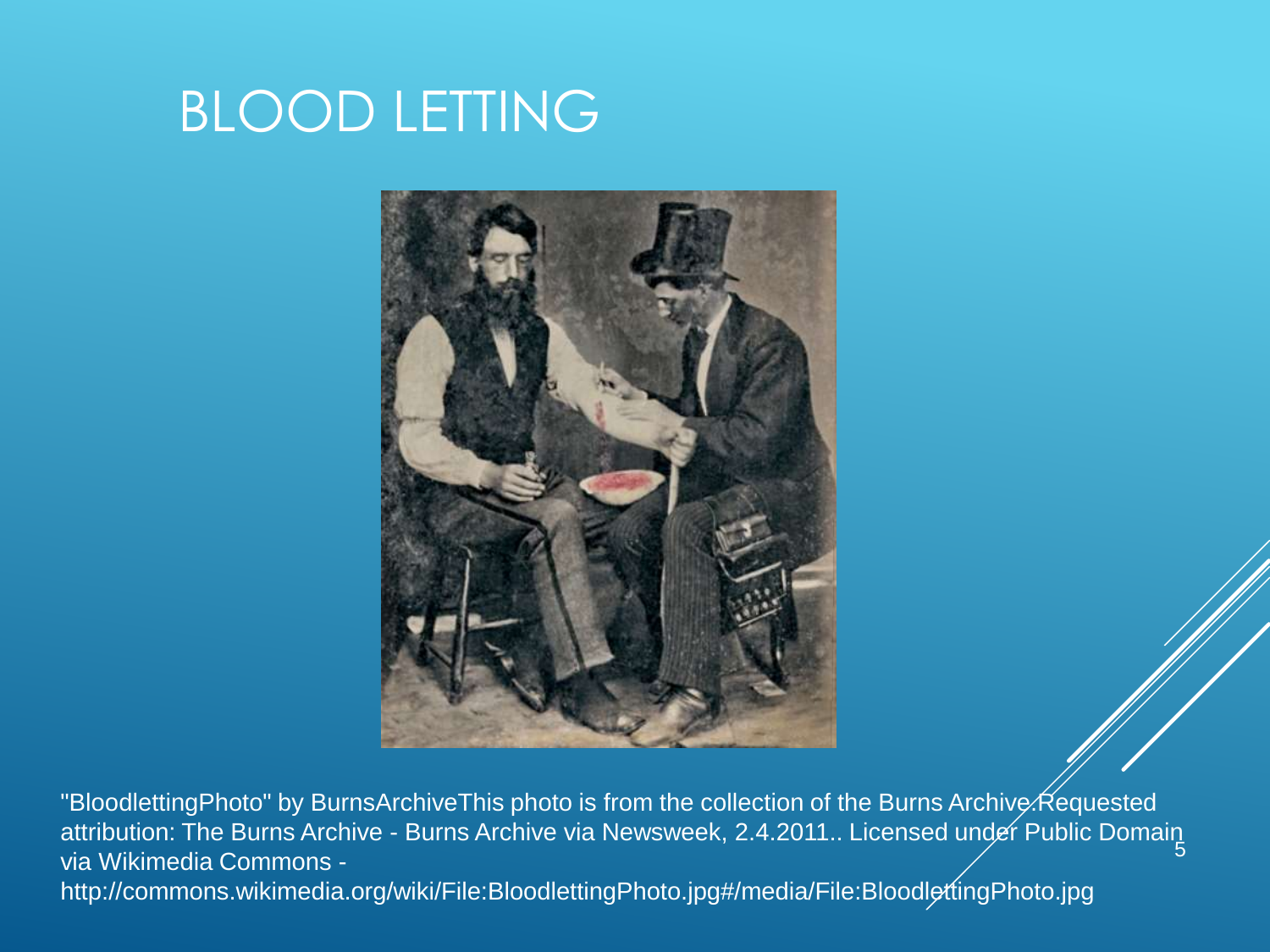# "*If you do what you've always done, you'll get what you always got."*



# Mark Twain

"Mark Twain by Abdullah Frères, 1867" by Abdullah frères - Library of Congress. Licensed under Public Domain via Wikimedia Commons http://commons.wikimedia.org/wiki/File:Mark \_Twain\_by\_Abdullah\_Fr%C3%A8res,\_1867.j pg#/media/File:Mark\_Twain\_by\_Abdullah\_Fr %C3%A8res,\_1867.jpg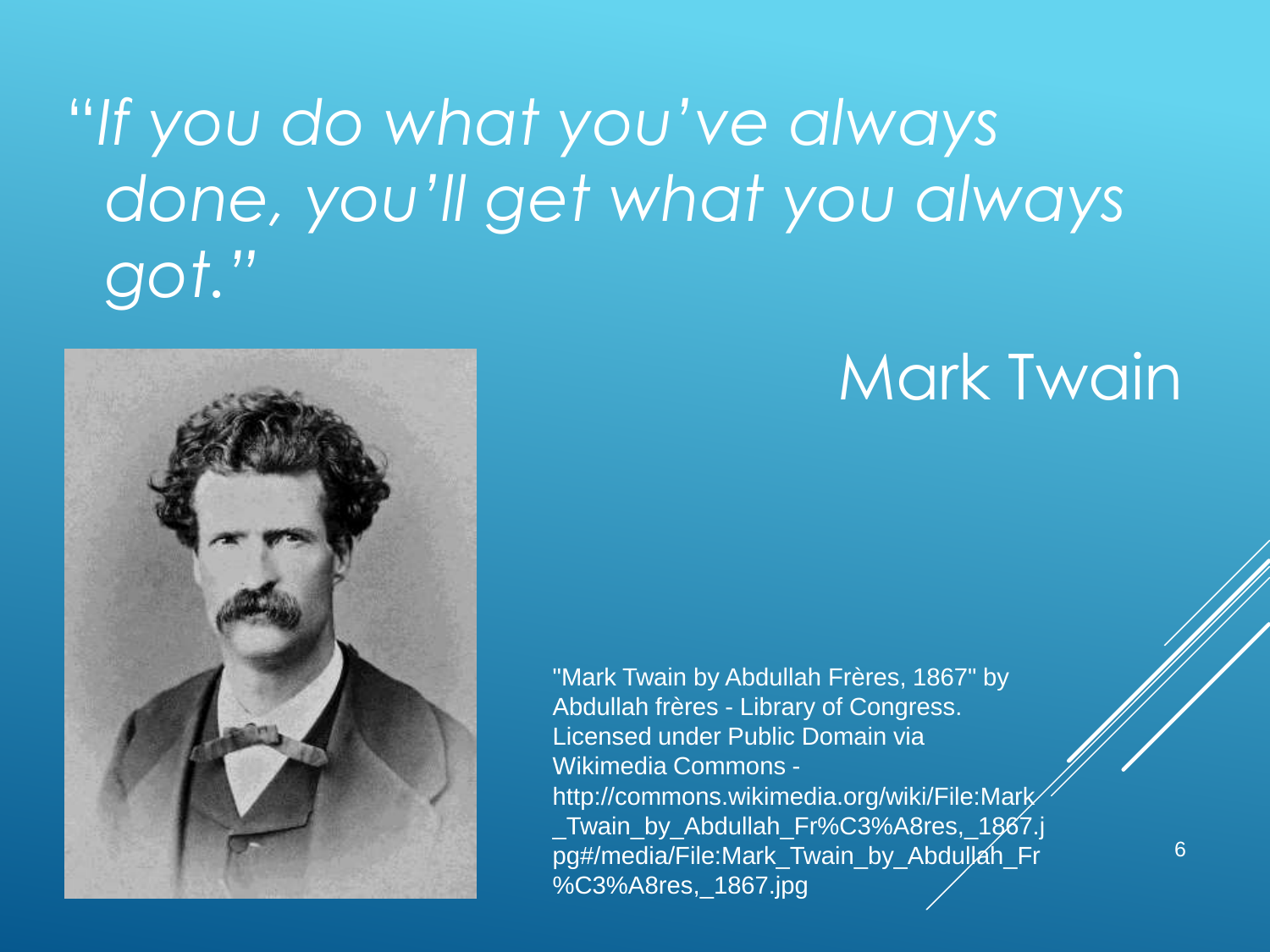### IOWA MODEL

- **First published in 1994**
- **Developed by nurses actively involved in** implementing evidence based changes the University of Iowa Hospitals and **Clinics**
- Revised in 2001
- Revised in 2015

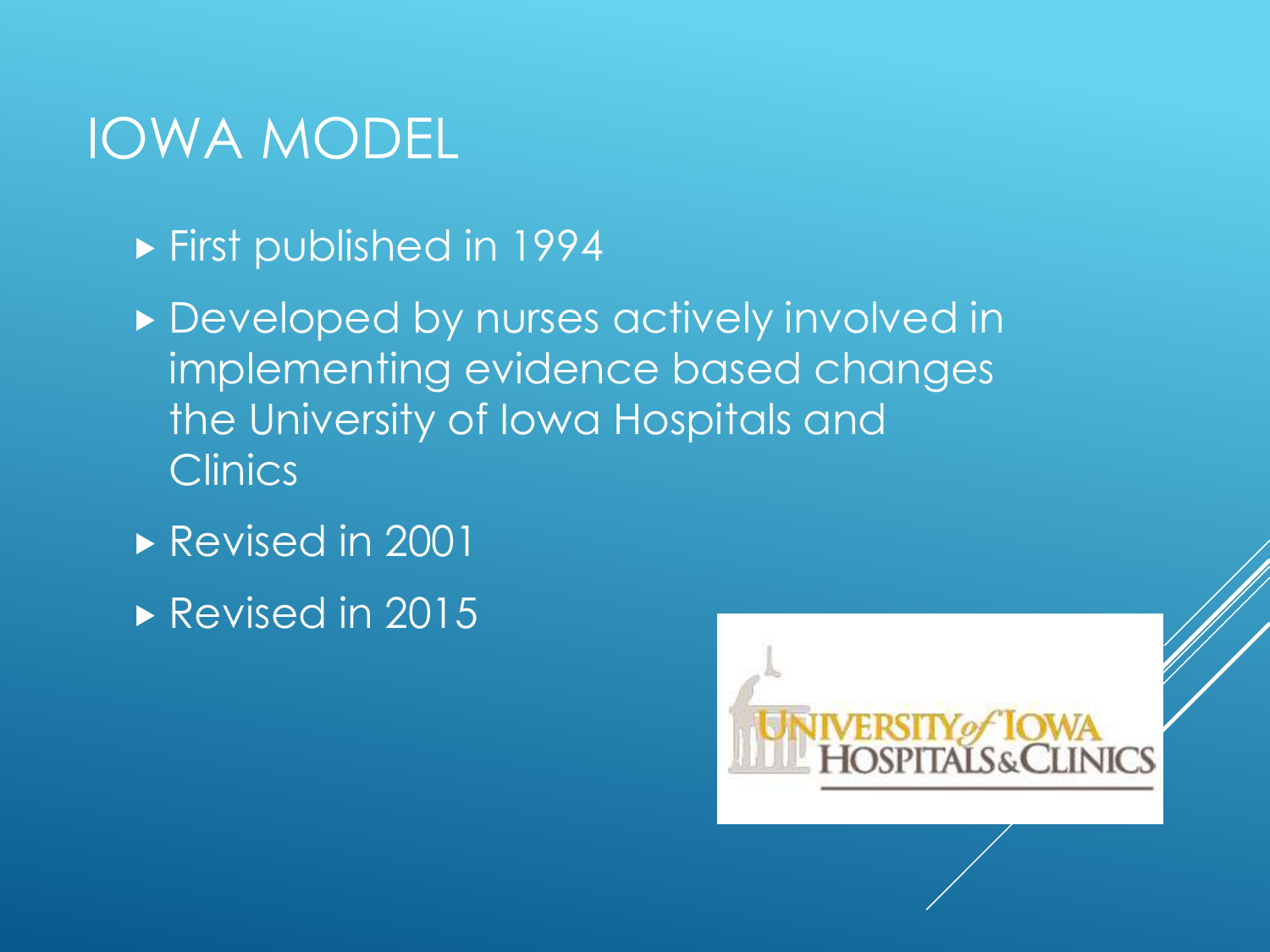#### IOWA MODEL

#### ▶ Pathway to evidence-based practice

Algorithm to guide steps of implementing an evidence-based practice change

#### **Heuristic model**

- Developed by practitioners
- **Based on what worked well**

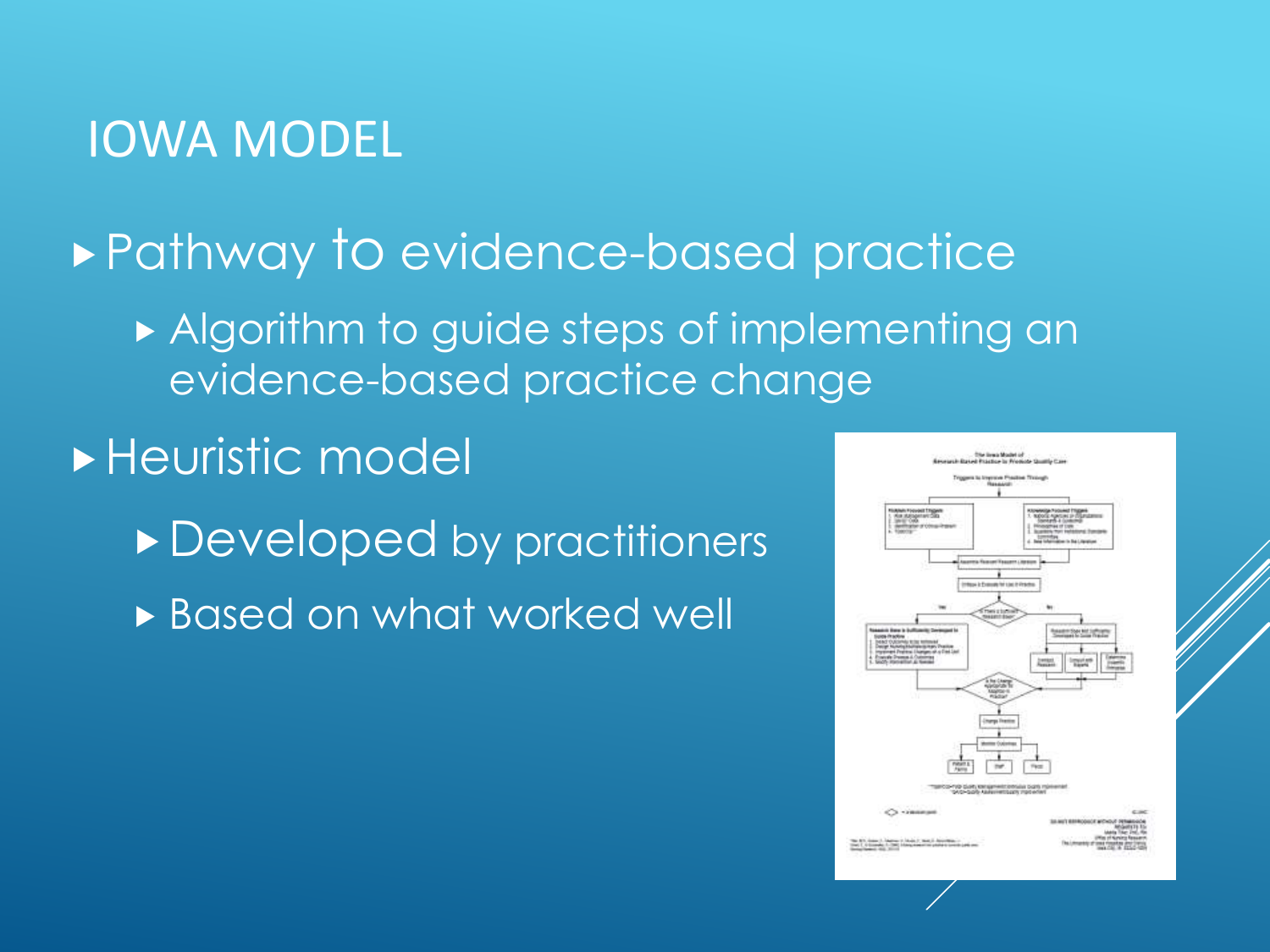# THE IOWA MODEL TEAM

- **Marita Titler**
- Charmaine Kleiber
- Victoria Steelman
- Colleen Goode
- Barbara Rakel
- Jean Barry-Walker
- Susan Small
- **Kathleen Buckwalter**





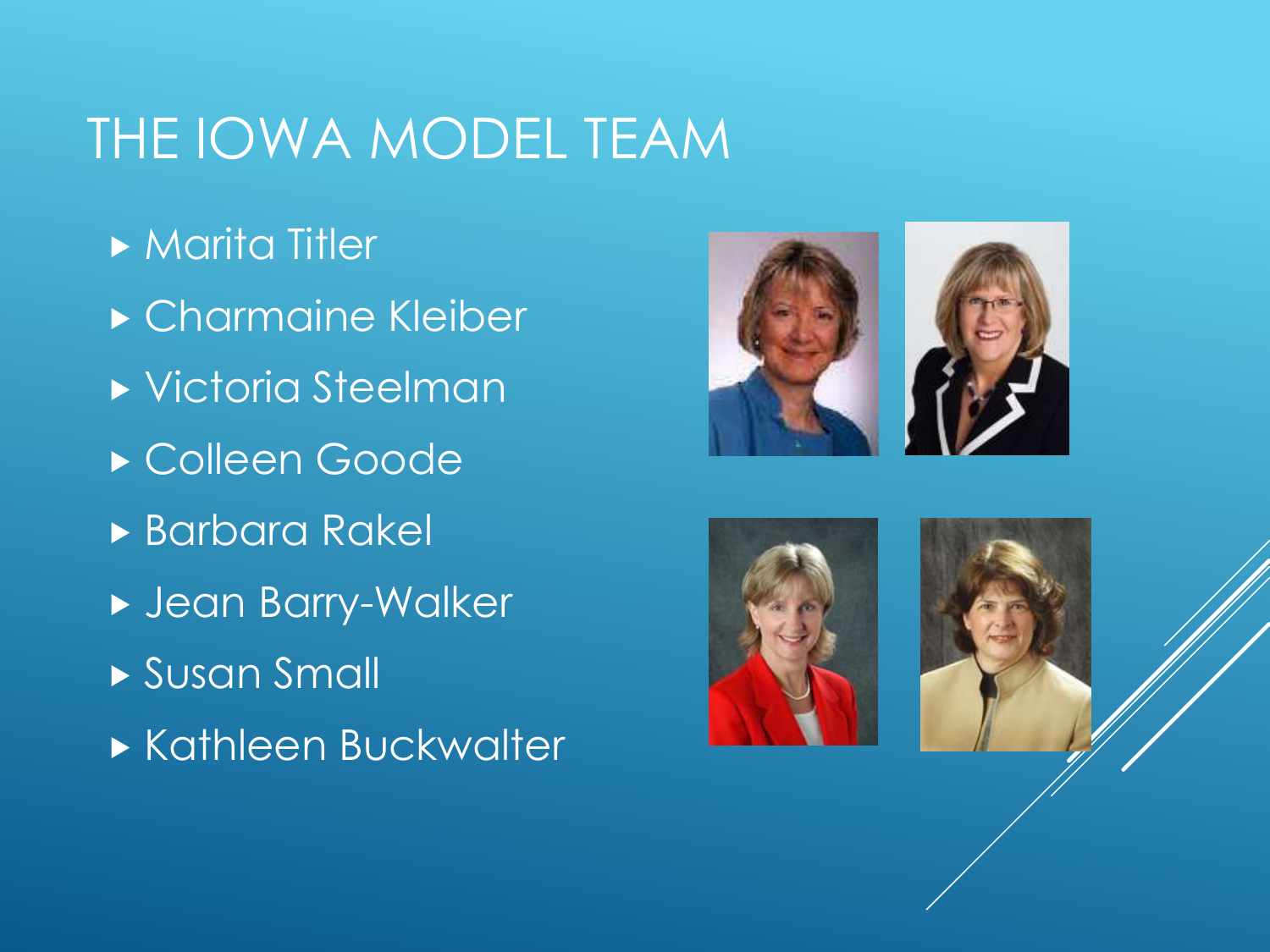#### IOWA MODEL COLLABORATIVE

Kathleen Buckwalter, PhD, RN, FAAN; Laura Cullen, DNP, RN, FAAN Kirsten Hanrahan, DNP, ARNP Charmaine Kleiber, PhD, RN, FAAN Ann Marie McCarthy, RN, PhD, FAAN Barbara Rakel, PhD, RN, FAAN Toni Tripp-Reimer, PhD, RN, FAAN Victoria Steelman, PhD, RN, CNOR, FAAN Sharon Tucker, PhD, RN, FAAN, PMHCNS-BC



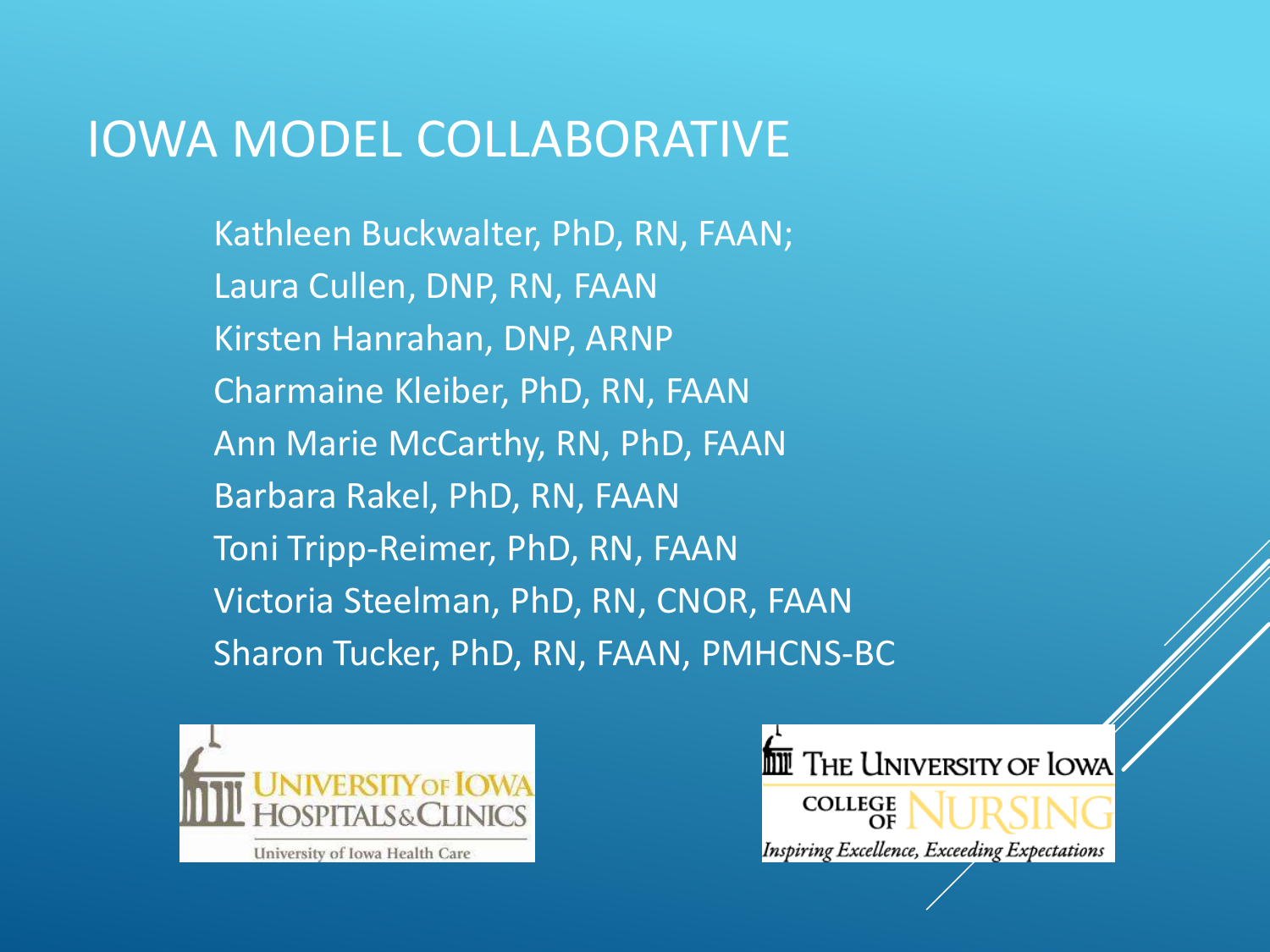#### The Iowa Model Revised: Evidence-Based **Practice to Promote Excellence in Health Care**



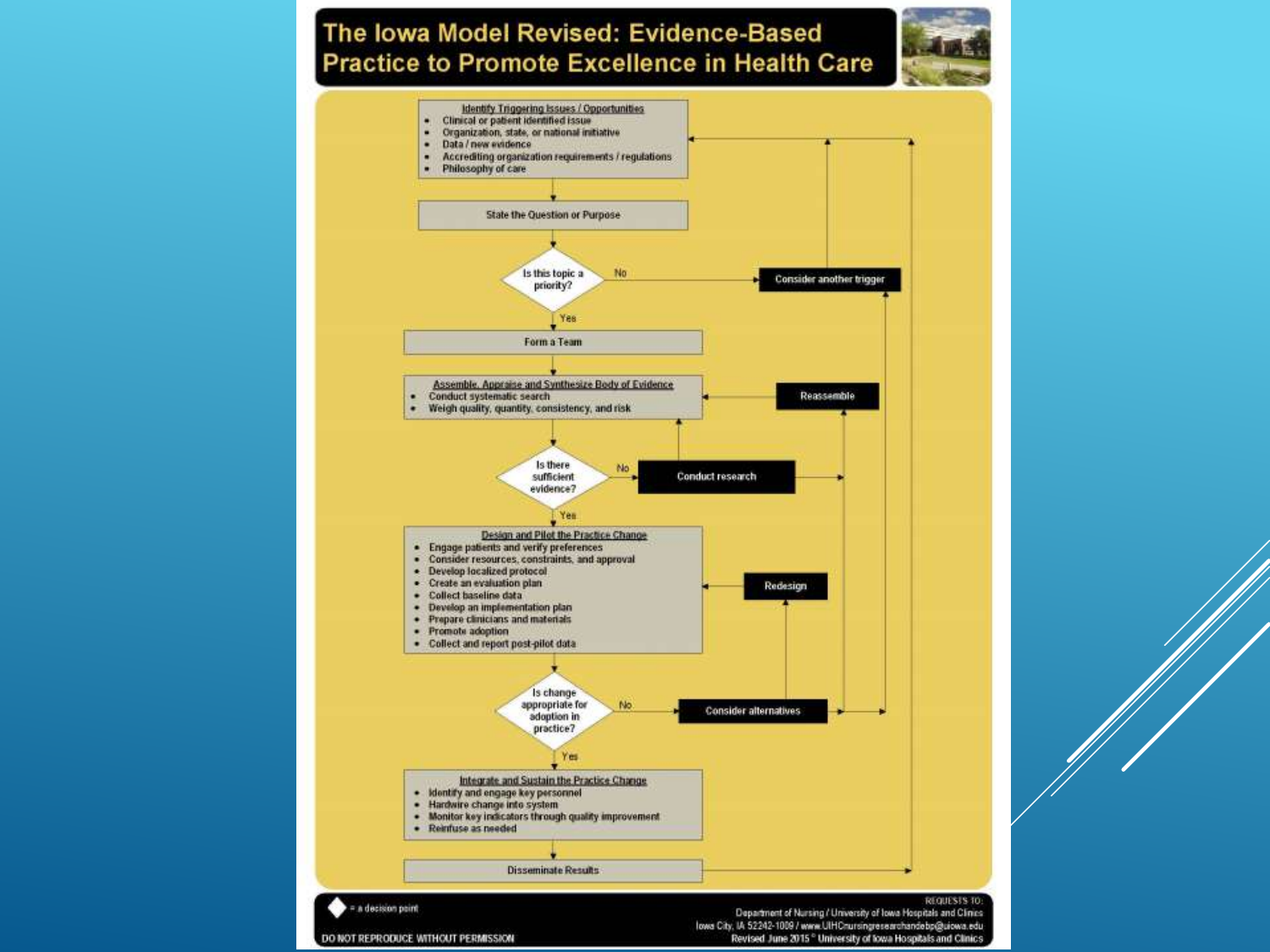#### The Iowa Model Revised: Evidence-Based **Practice to Promote Excellence in Health Care**

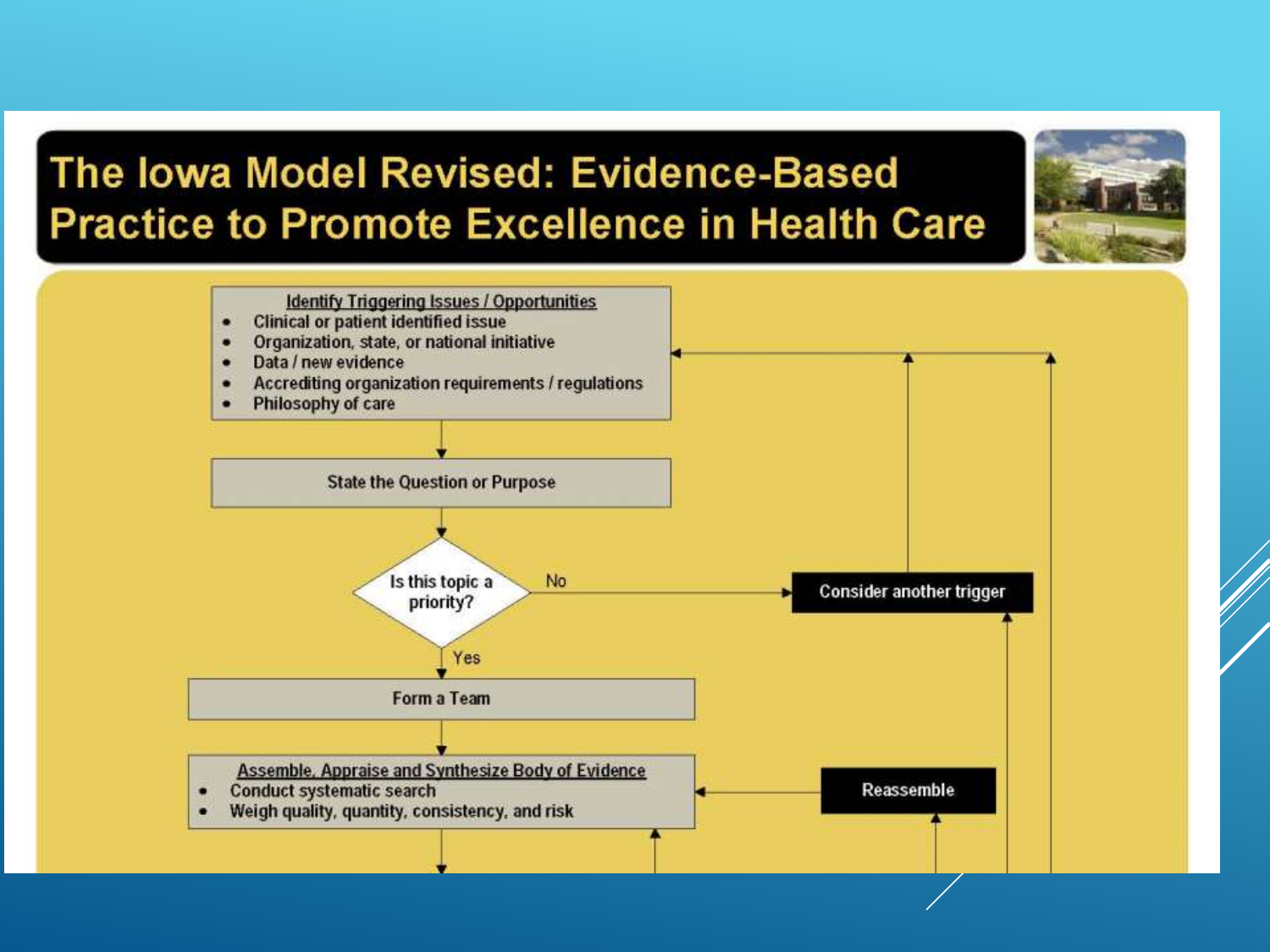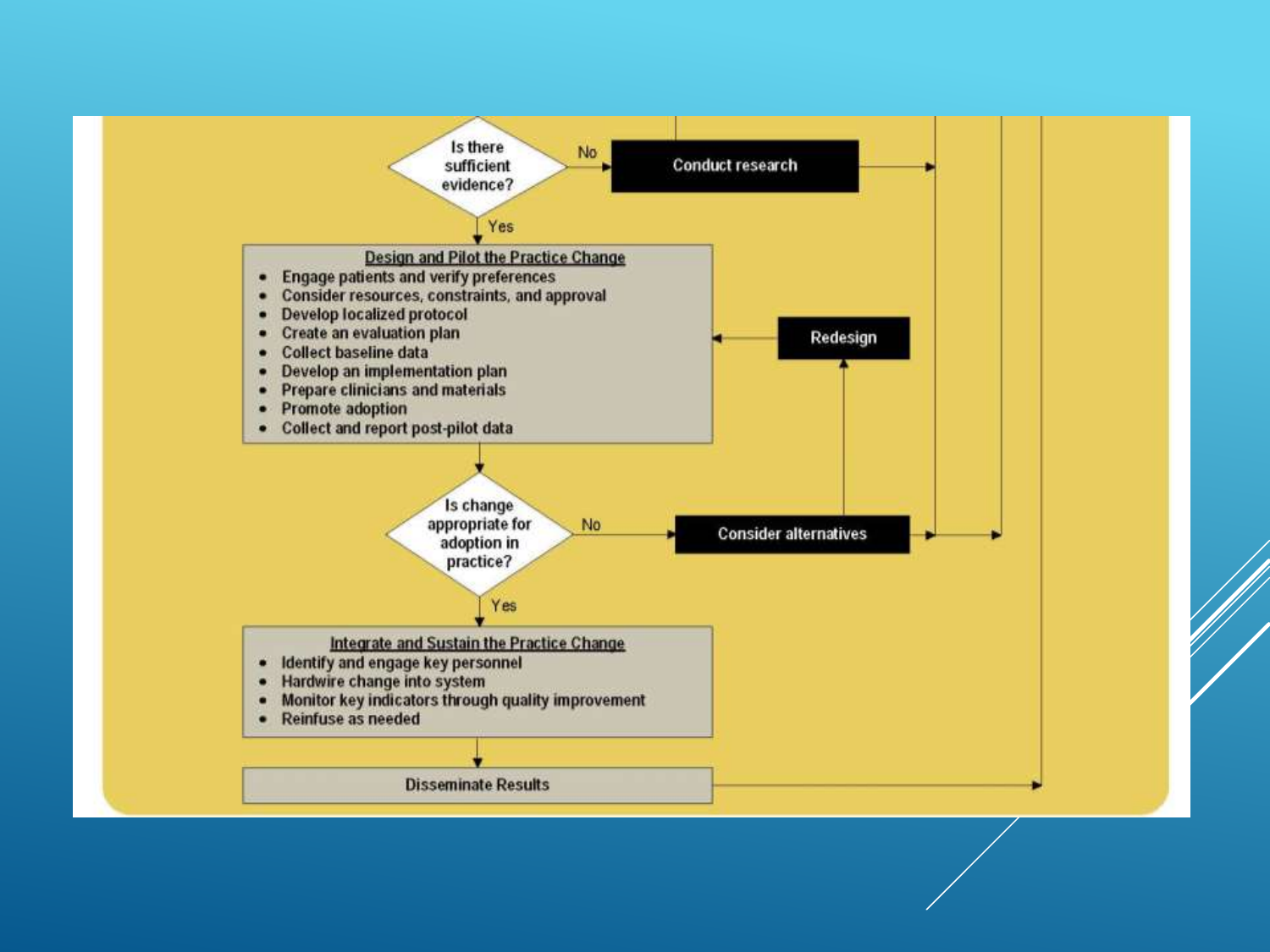# TRIGGERS AND QUESTION

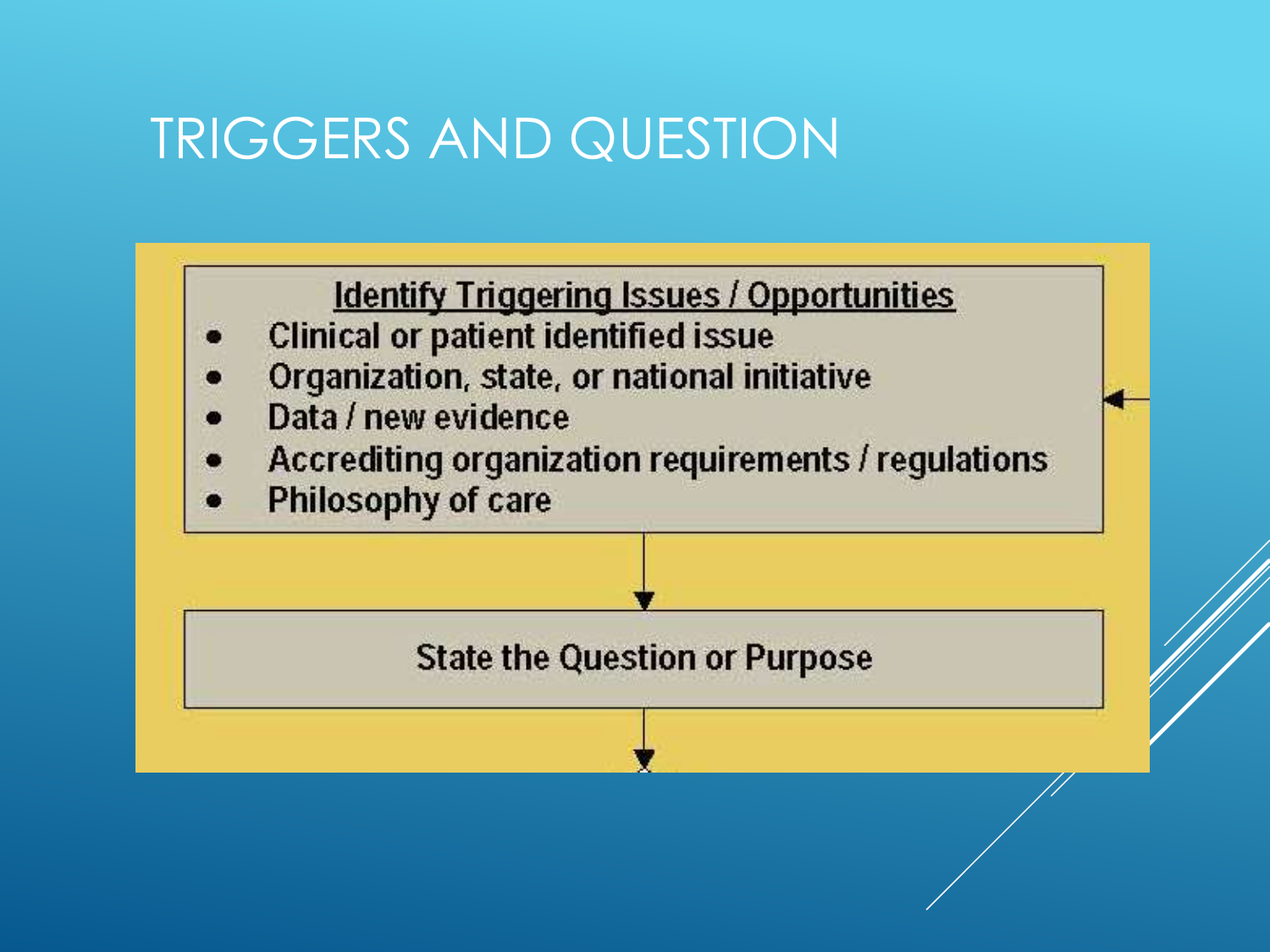# TOPIC PRIORITY

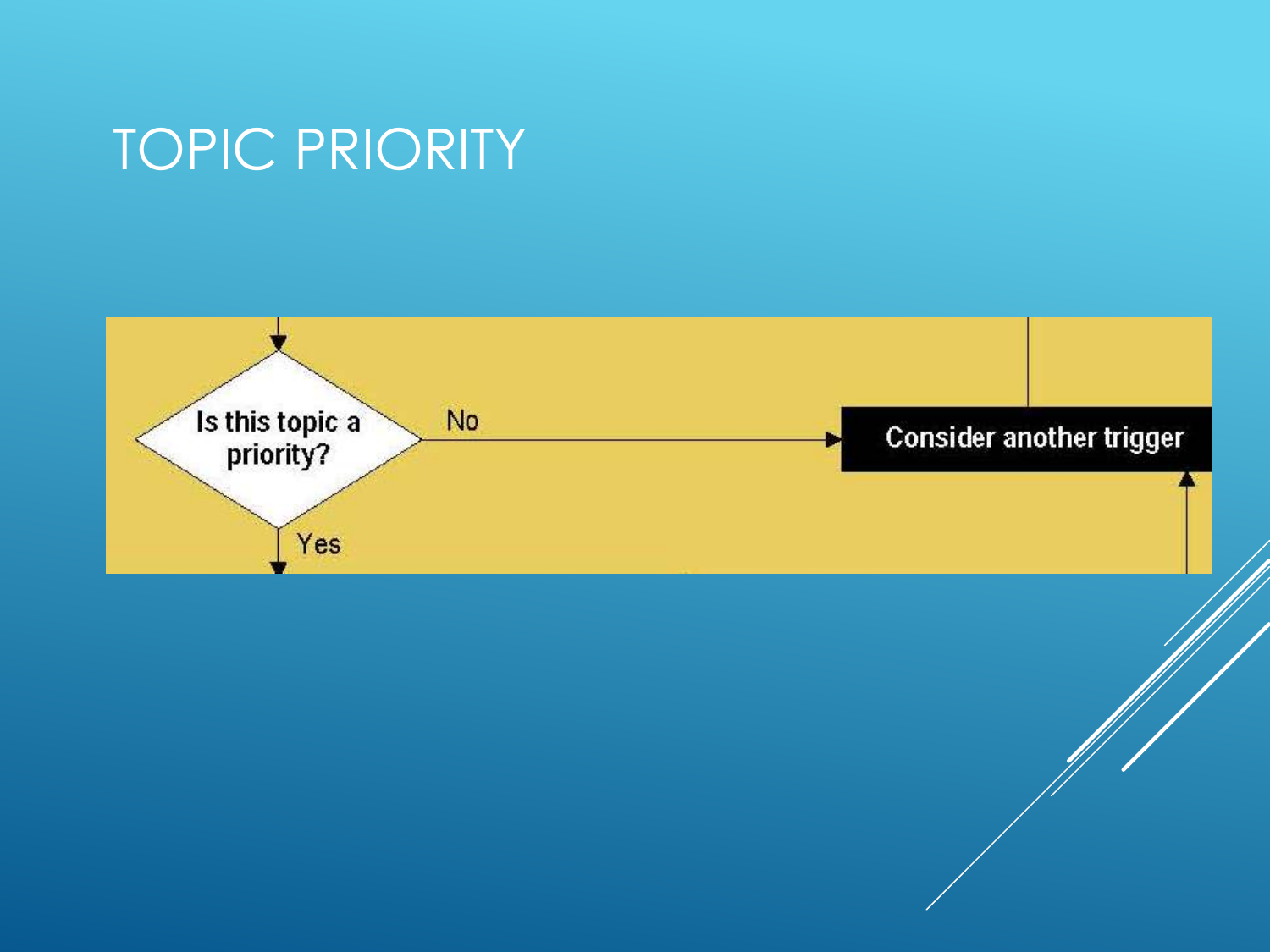# FORM A TEAM

![](_page_15_Figure_1.jpeg)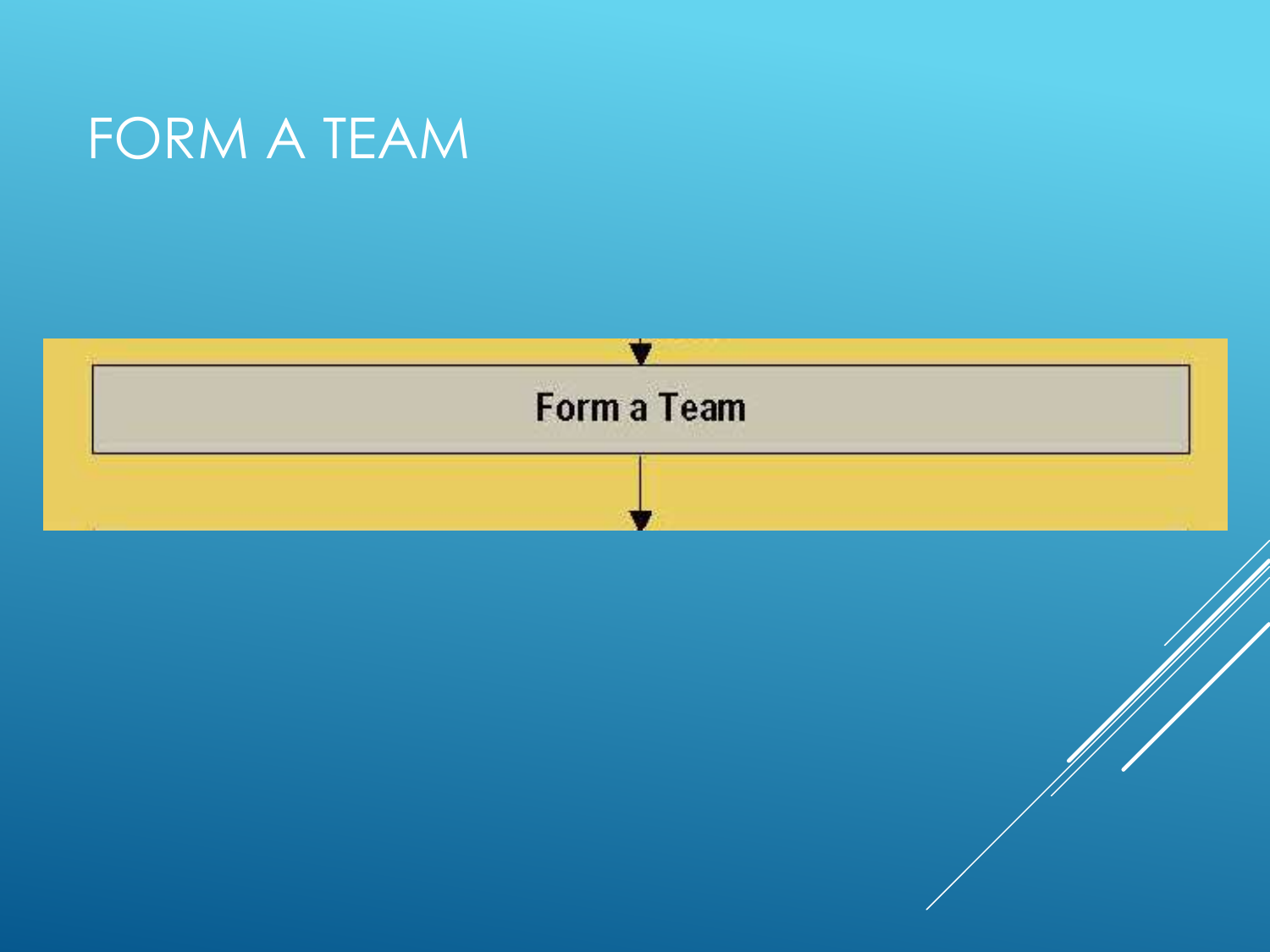# ASSEMBLE, CRITIQUE AND SYNTHESIZE EVIDENCE

**Assemble, Appraise and Synthesize Body of Evidence** 

- **Conduct systematic search**
- Weigh quality, quantity, consistency, and risk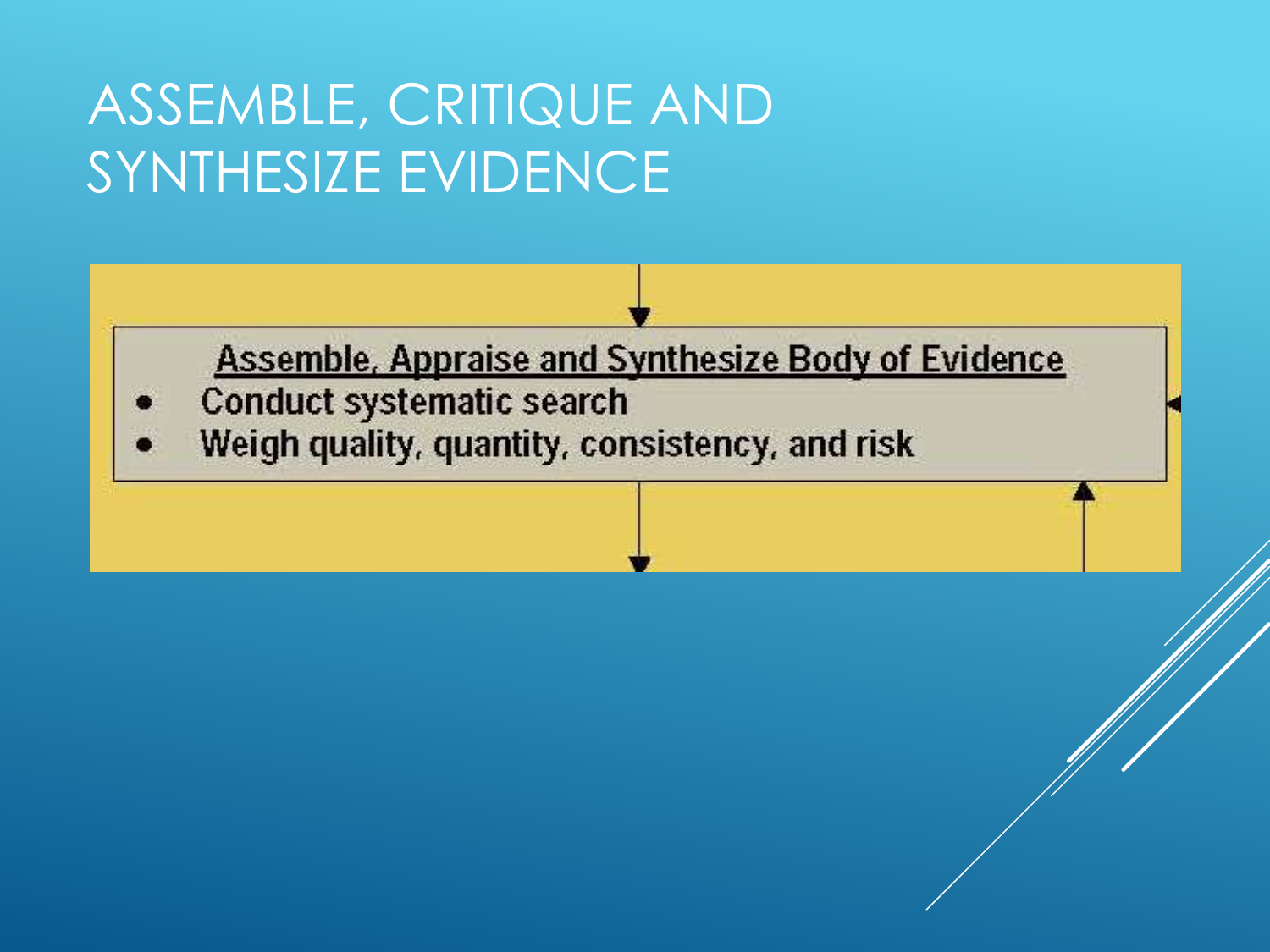# SUFFICIENT/OTHER EVIDENCE

![](_page_17_Figure_1.jpeg)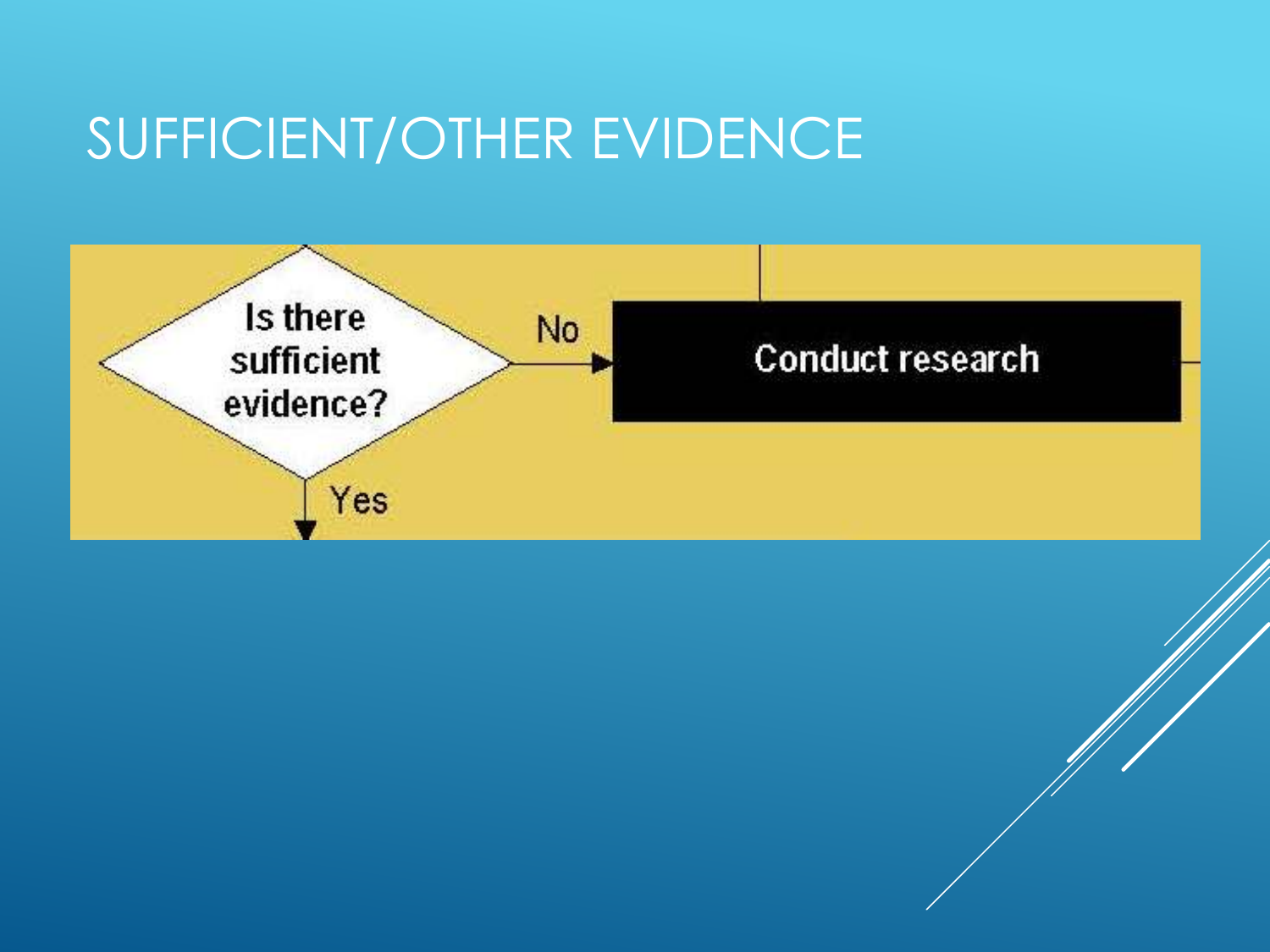# DESIGN AND TRIAL THE PRACTICE CHANGE

![](_page_18_Figure_1.jpeg)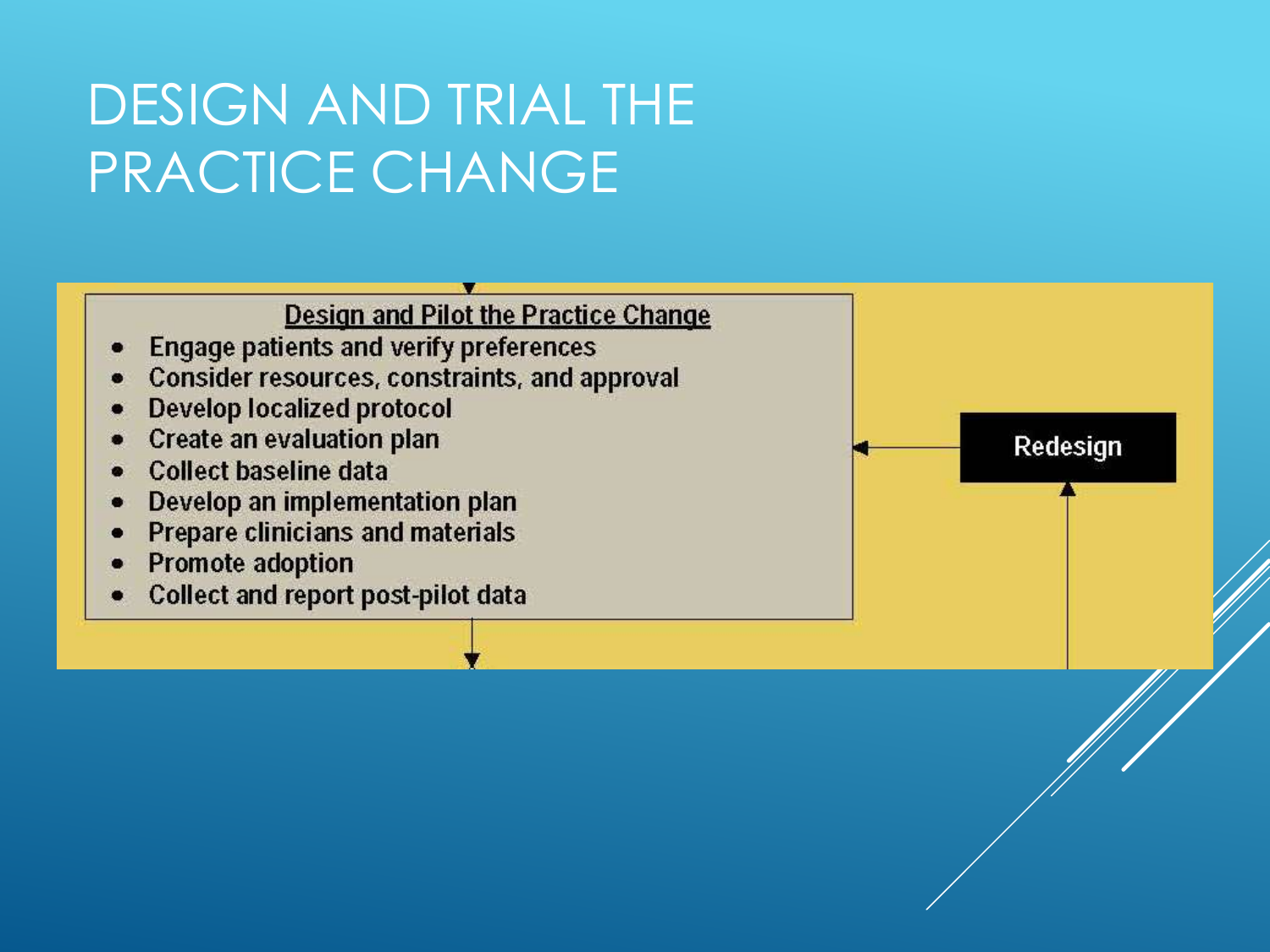### IS THE CHANGE APPROPRIATE?

![](_page_19_Figure_1.jpeg)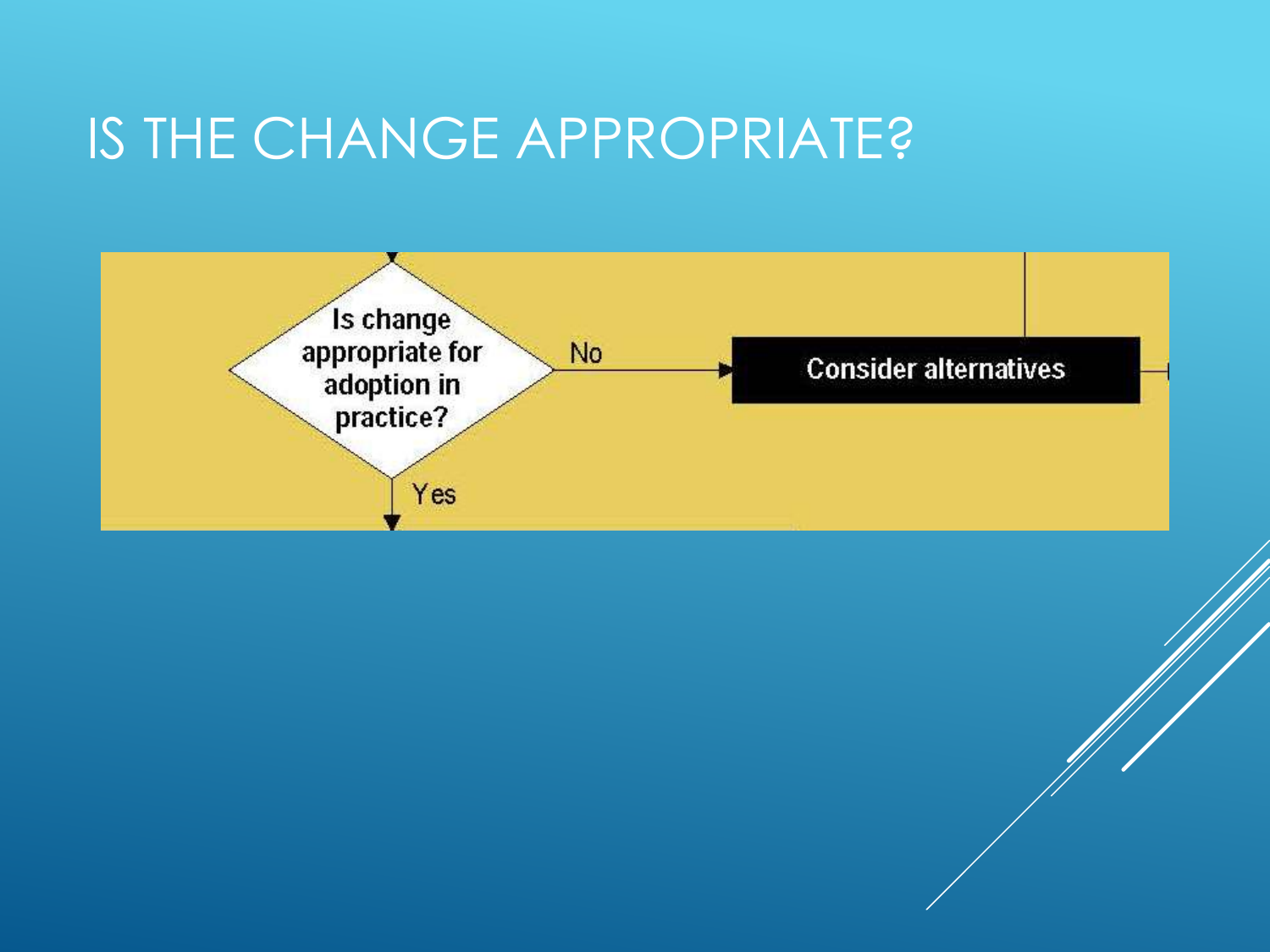# INTEGRATE AND SUSTAIN THE PRACTICE CHANGE

![](_page_20_Figure_1.jpeg)

Yes

- Identify and engage key personnel
- Hardwire change into system
- Monitor key indicators through quality improvement
- **Reinfuse as needed**

**Disseminate Results**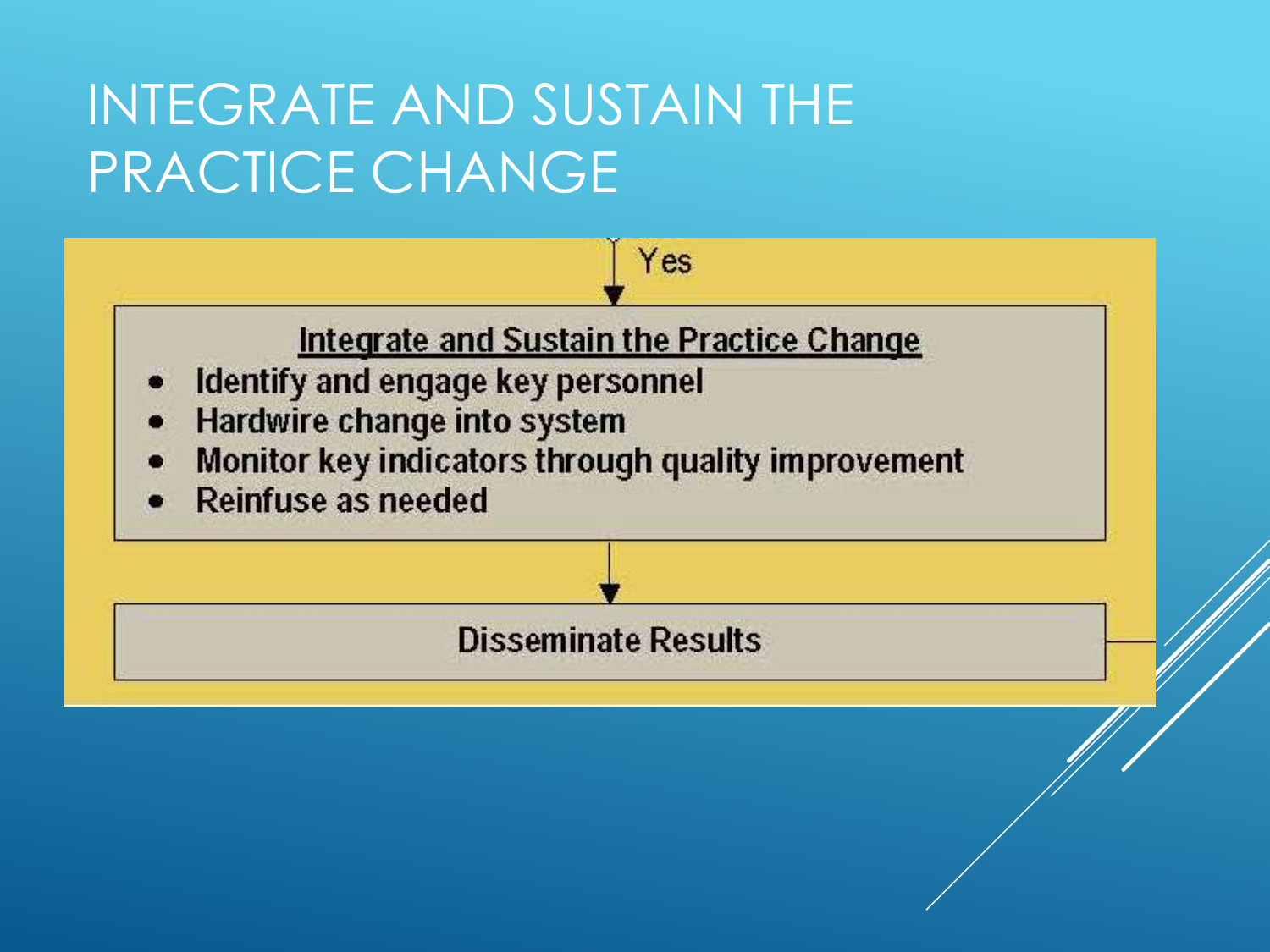# EXTERNAL DISSEMINATION APPROPRIATE?

![](_page_21_Figure_1.jpeg)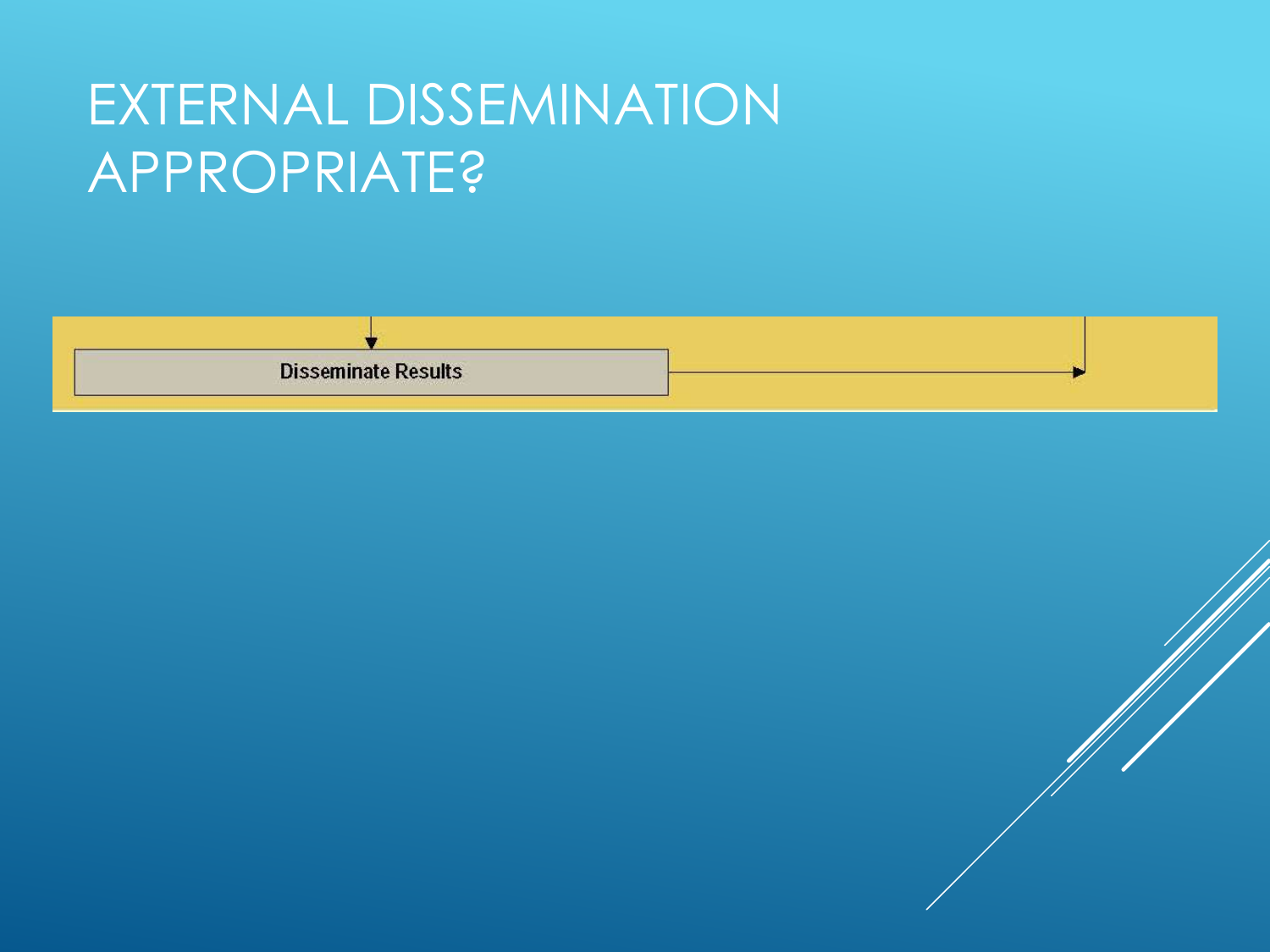### PERMISSION TO USE

![](_page_22_Picture_1.jpeg)

For permission to use the Iowa Model Revised: www.tinyurl.com/EBPresources-UIHC